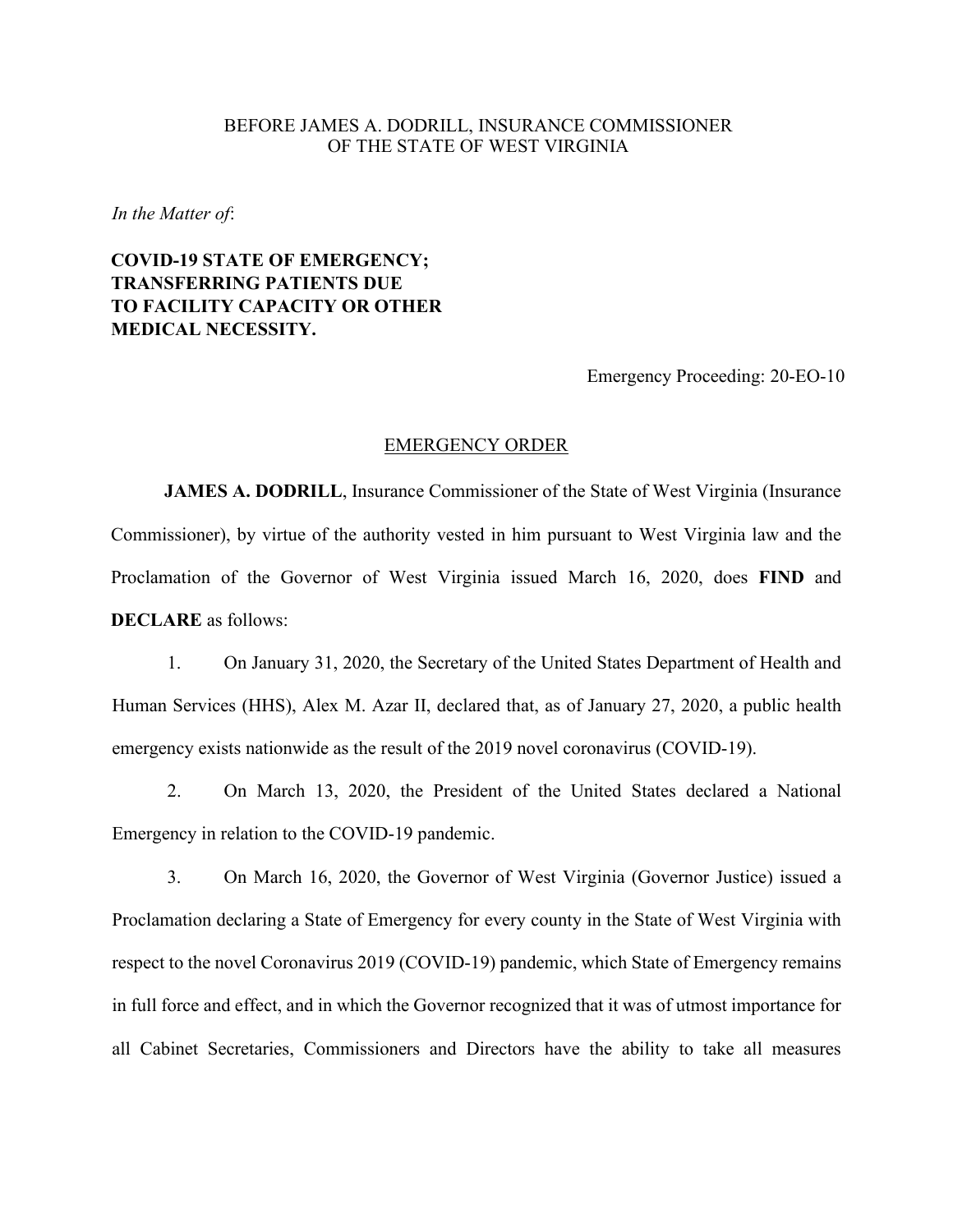necessary to ensure the safety of citizens in this state, recognized that agencies can suspend certain rules that prohibit them from operating effectively, and delegated to all state agencies the authority to suspend rules if strict compliance therewith would in any way prevent, hinder or delay necessary action in coping with the emergency.

4. On March 18, 2020, the United States Congress enacted the Families First Coronavirus Response Act (FFCRA). Section 6001 of the FFCRA generally requires group health plans and health insurance insurers offering group or individual health insurance coverage to provide benefits for certain items and services related to diagnostic testing for the detection of COVID-19 when those items or services are furnished on or after March 18, 2020, and during the applicable emergency period. Under the FFCRA, plans and insurers must provide this coverage without imposing any cost-sharing requirements including deductibles, copayments, and coinsurance or prior authorization or other medical management requirements.

5. On March 27, 2020, the United States Congress enacted the CARES Act. Section 3201 of the CARES Act amended section 6001 of the FFCRA to include a broader range of diagnostic items and services that must be covered without any cost-sharing requirements, prior authorization or other medical management requirements.

6. On April 11, 2020, HHS, along with the U.S. Department of Labor (DOL) and the Treasury issued joint, formal guidance on the FFCRA and CARES Act. The guidance clarifies that the section 6001 of the FFCRA, as amended by section 3201 of the CARES Act, applies to group health plans and health insurers offering group or individual health insurance coverage, including grandfathered health plans and insured and self-insured group health plans, as well as employment based group health plans (ERISA plans), non-federal governmental plans and church

2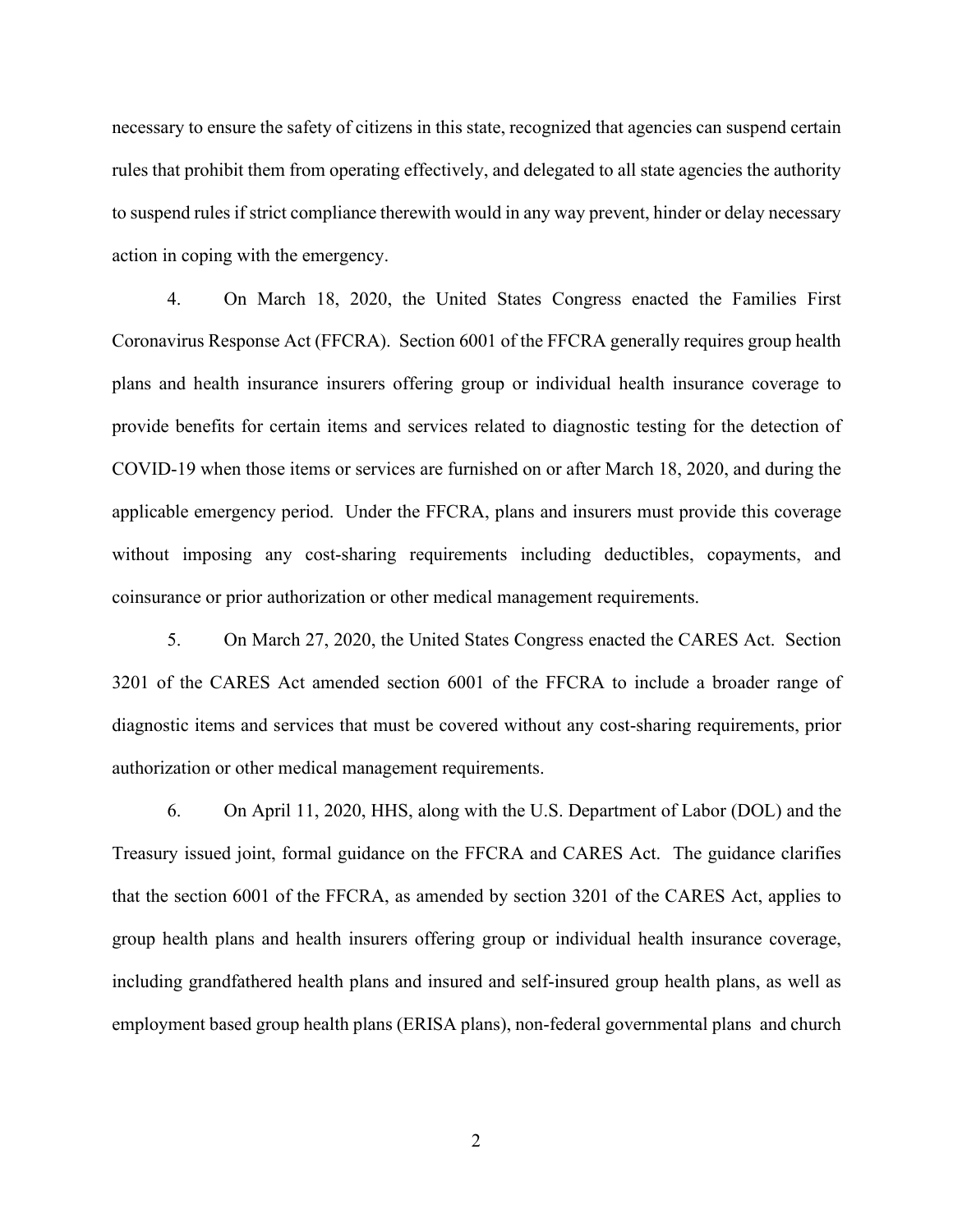plans. The guidance also provides that the FFCRA and CARES Act apply to individual health insurance coverage offered on or off an exchange, as well as student health insurance.

7. The joint guidance also noted that while insurers are generally not permitted to modify coverage mid-plan year, HHS will not take enforcement action against any health insurer that changes benefits or the cost-sharing structure of its plans mid-year to provide increased coverage for services related to the diagnosis and/or treatment of COVID-19. In the guidance, HHS encouraged states to take a similar approach, and stated that it will not consider a state to have failed in its enforcement obligations if it takes a non-enforcement position with respect to changes made during the COVID-19 public health emergency declaration or a national emergency declaration.

8. The Insurance Commissioner has, like HHS, chosen to take a non-enforcement position regarding mid-year plan changes, so long as those changes are made to provide increased coverage for services related to the diagnosis and/or treatment of COVID-19. However, as noted by HHS, DOL and the Treasury in the joint guidance, nothing in the FFCRA or CARES Act prevents a state from imposing additional standards or requirements on health insurers with respect to the diagnosis or treatment of COVID-19 so long as the standards or requirements do not prevent the application of a federal requirement.

9. The West Virginia Department of Health and Human Resources (DHHR) maintains a database for tracking COVID-19 infections, outbreaks, and hospitalizations in West Virginia. On Friday, December 4, 2020, the statistics from the DHHR show that 634 individuals are currently hospitalized for COVID-19 in West Virginia – a new pandemic high. Additionally, on December 2, 2020, Governor Justice reported detailed information about a surge of COVID-19 infections and hospitalizations, specifically that the number of COVID-19 cases in West Virginia has increased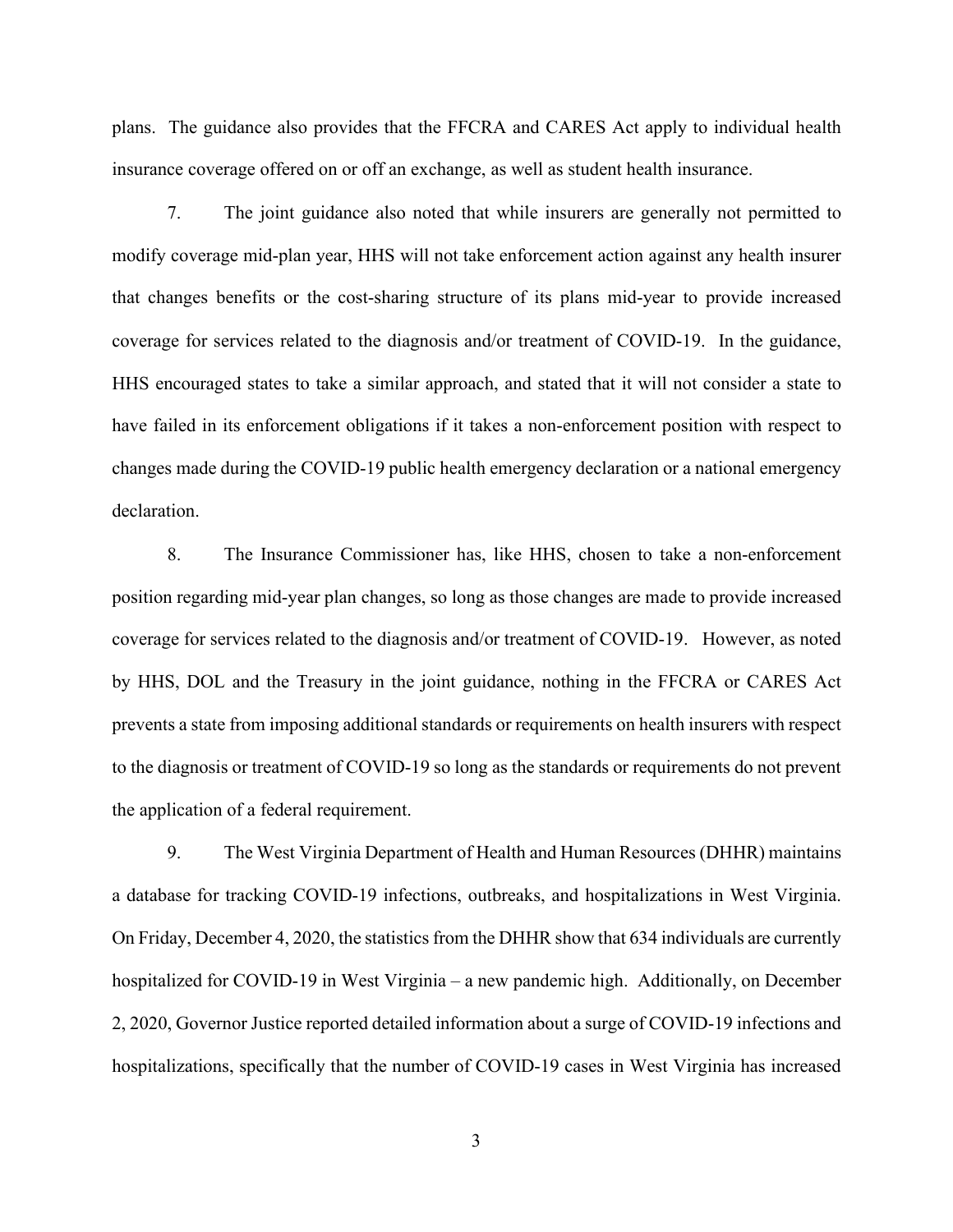91% from October 31 to November 30, 2020, and that 49% of West Virginia's total cases during the COVID-19 pandemic have occurred in the past 30 days. Furthermore, from October to November, West Virginia saw an increase of 73% in reports of deaths associated with COVID-19, with 50% of all reported deaths in West Virginia associated with COVID-19 occurring in the past eight weeks.

10. On November 30, 2020, Governor Justice announced that he and state health experts had asked all hospitals and hospital systems across the state to reevaluate their "surge plans" that had originally been created several months ago and to update them in light of the recent increase in COVID-19 cases in West Virginia. Governor Justice also asked hospitals and hospital systems to temporarily reduce the number of elective medical procedures being performed to ensure hospital space and resources are available to treat COVID-19 patients. Governor Justice noted that state health experts are genuinely concerned about the possibility of hospitals reaching and exceeding capacity due to the recent surge in infections and hospitalizations.

11. Given the record high number of hospitalizations currently in West Virginia, and the probability that those hospitalization numbers may increase due to the escalating number of COVID-19 infections in West Virginia, there is a significant potential for individual hospitals and hospital systems in this state to reach or exceed patient capacity creating the need for hospitals and hospital systems to be able to swiftly and safely transfer patients to other hospitals or facilities within or without their hospital system when the transferring hospital or facility is at capacity or can otherwise not provide the appropriate level of care to the covered person or patient. Requiring prior authorizations or other medical management prior to transferring patients between hospitals or facilities in these emergency and medically necessary situations could result in delay of care or treatment and be unduly burdensome to providers as well as detrimental to patients.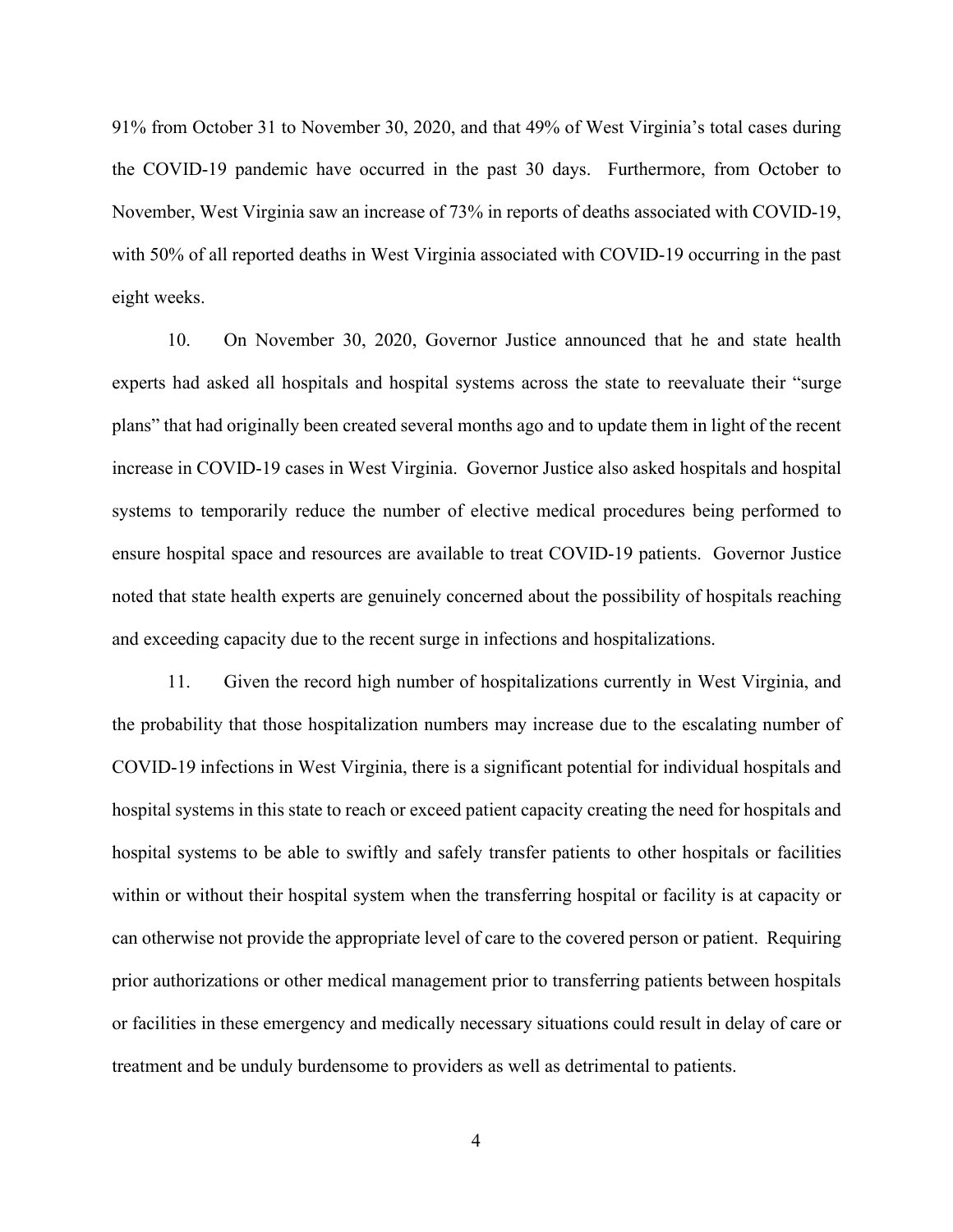12. The Insurance Commissioner, under the provisions of Chapter 33 of the *West Virginia Code* has broad authority to regulate the insurance industry in West Virginia, specifically including but not limited to, insurance companies, insurance brokers, agents (producers) and/or insurance agencies.

Inasmuch as a Public Health Emergency, National Emergency, and a State of Emergency have been declared and continue to exist in the State of West Virginia; inasmuch as it is essential for the citizens of West Virginia, specifically those in need of hospital care due to COVID-19, to be able to have access to hospital care as promptly as possible without undue burden or delay, it is hereby **ORDERED** as follows:

1. Health insurers offering group health plans and/or individual health insurance coverage in this State must, effective December 4, 2020, permit covered persons to be transferred between facilities or hospitals, without prior authorization or other medical management, to the nearest appropriate hospital or other facility when the transferring hospital or facility is at capacity or cannot otherwise provide the appropriate level of care to the covered person or the necessary level of care is not available at the transferring hospital or facility. Transportation in these circumstances is considered to be medically necessary by the Commissioner and is to be covered at the in-network rate. Furthermore, this coverage must be provided without imposing any prior authorization or other medical management requirements.

2. The Commissioner recognizes and acknowledges that many health insurers offering group health plans and/or individual health insurance coverage in this State currently have provisions in their policies and/or health plans that specifically require prior authorization prior to transportation between hospitals or facilities. Nevertheless, given the current Public Health Emergency, National Emergency, State of Emergency, and the provisions of the FFCRA and

5